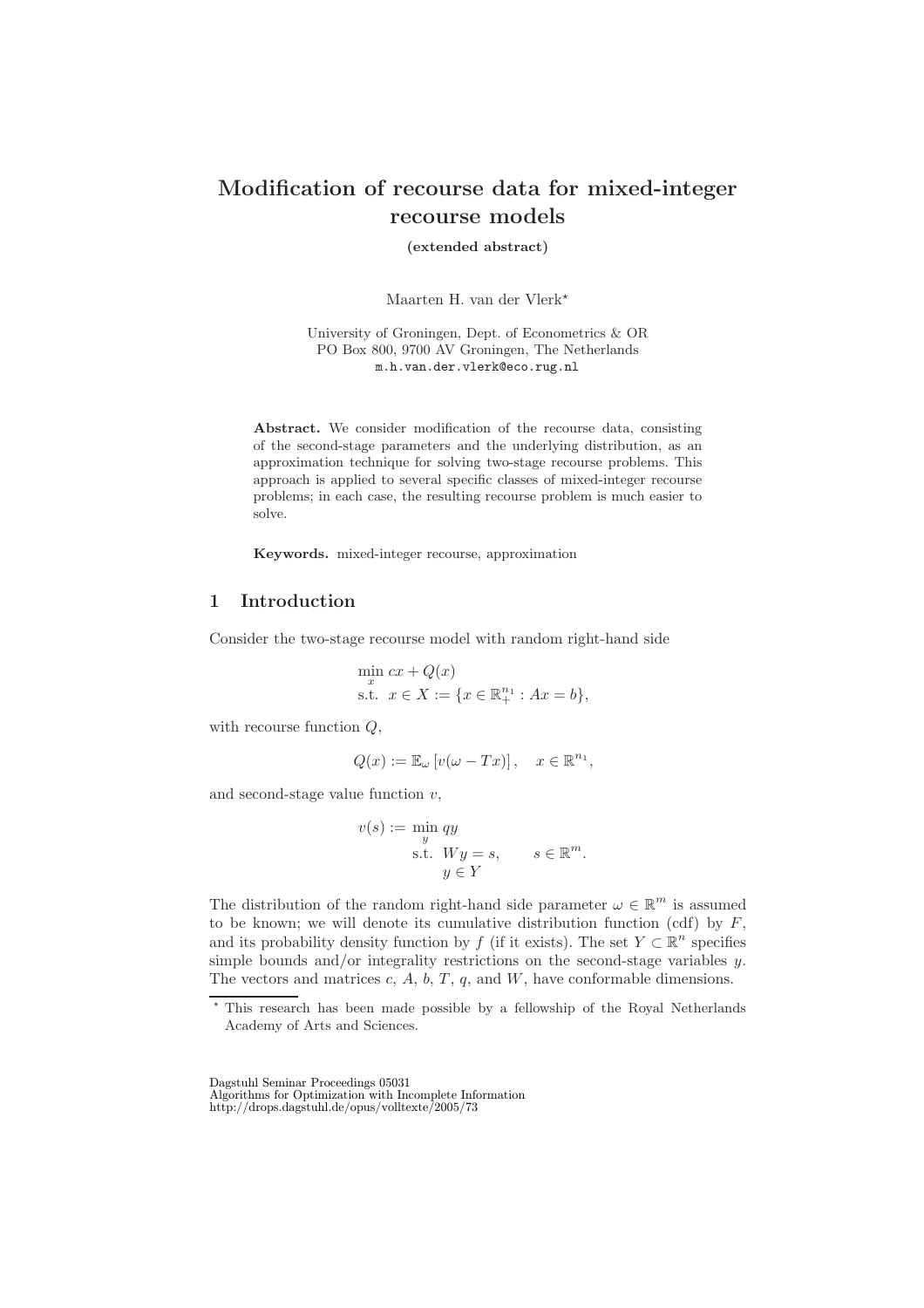### 2 M.H. van der Vlerk

Obviously, all characteristic difficulties of such a recourse model are captured by the recourse function Q. Depending on the *recourse structure*, represented by the triple  $(q, W, Y)$ , and the distribution of  $\omega$  given by its cdf F, the function Q may or may not have nice mathematical properties and be relatively easy or very difficult to evaluate. For example, if Y specifies integrality restrictions on (some of) the second-stage variables, the function  $Q$  is in general non-convex; it is precisely the convexity which underlies all efficient algorithms for solving recourse models with continuous variables.

All essential information about a recourse model can therefore be summarized by the tuple (q, W, Y, F), which we will call the *recourse data*.

If a given recourse problem is difficult to solve, a natural approach is to construct an approximating problem by modifying the recourse data,

$$
(q,W,Y,F) \longrightarrow \left(\tilde{q},\tilde{W},\tilde{Y},\tilde{F}\right),
$$

such that

$$
\min_{x \in X} cx + \tilde{Q}(x),
$$

where  $\tilde{Q}$  is specified by the recourse data  $(\tilde{q}, \tilde{W}, \tilde{Y}, \tilde{F})$ , is relatively easy to solve.

In combination with an algorithm for solving the approximating problem, modification of the recourse data constitutes an algorithm for solving the original recourse problem. We apply this conceptual algorithm to three model types, namely *simple integer recourse*, *complete integer recourse*, and a particular *mixedinteger recourse* problem. In all cases the modification of the problem data involves both the distribution of  $\omega$  as well as the recourse structure  $(q, W, Y)$ , and the resulting approximation proves to be a continuous recourse problem.

## **2 Results**

For pure integer problems, modification of recourse data consists of the following two ingredients.

*Perturbation of the distribution:* Integer recourse functions Q are non-convex in general. However, Q is convex if the right-hand side parameter  $\omega$  follows a continuous distribution belonging to a specific class, which includes distributions with densities that are constant on  $m$ -dimensional hypercubes

$$
\prod_{i=1}^{m} (\alpha_i + k_i - 1, \alpha_i + k_i], \quad k \in \mathbb{Z}^m,
$$

for a fixed  $\alpha \in [0,1)^m$ . Thus, by replacing the given distribution of  $\omega$  by a distribution of this type, a convex approximation of the function  $Q$  is obtained.

*Representation as continuous recourse function:* Such convex approximations of the function Q can be represented as recourse functions of a problem with continuous recourse variables. Essentially, this means that second-stage integrality